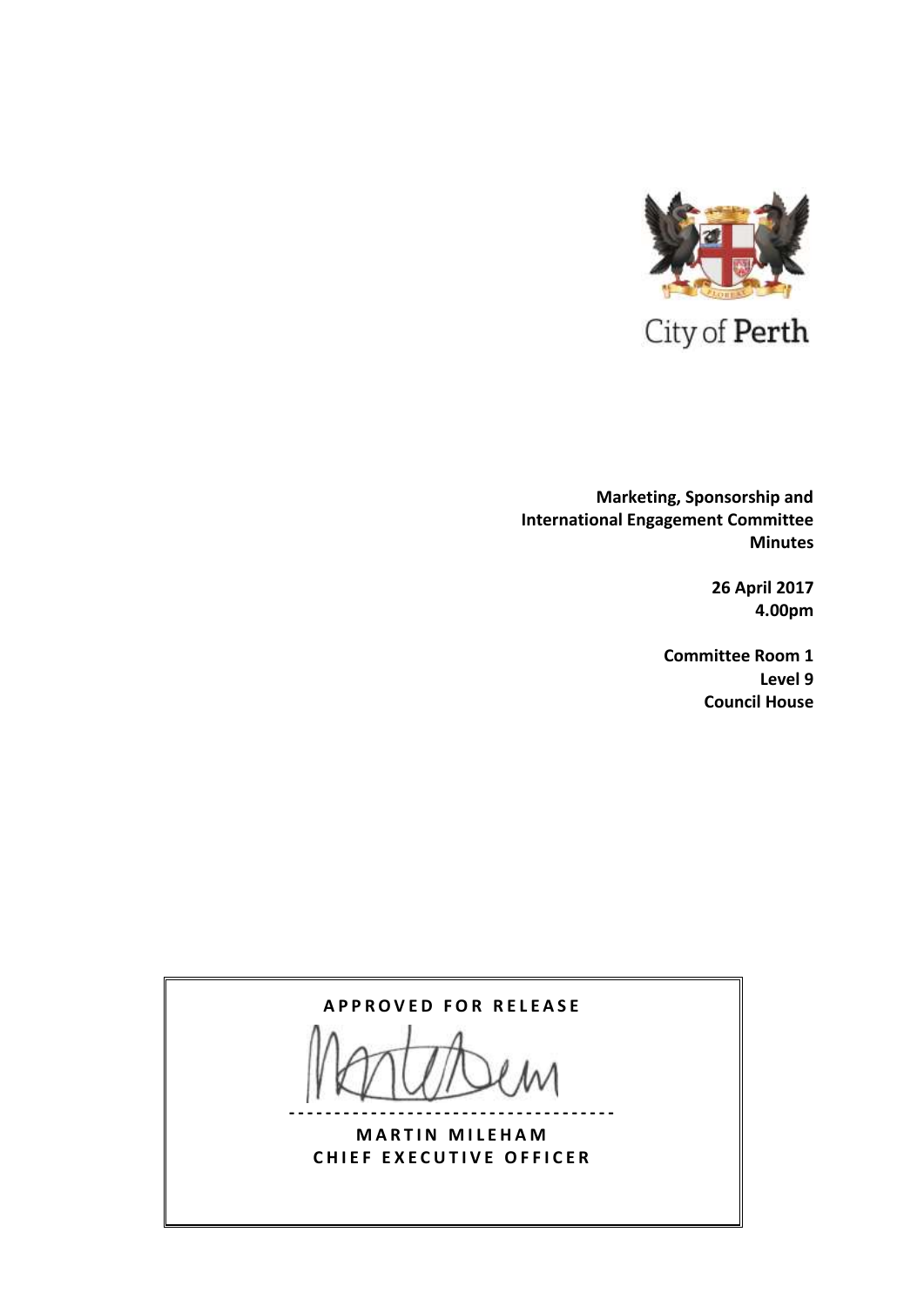

City of Perth

Marketing, Sponsorship and International **Engagement Committee Minutes** 

> **26 April 2017** 4.00pm

**Committee Room 1** Level 9 **Council House** 

Minutes to be confirmed at the next Marketing, Sponsorship and International Engagement meeting.

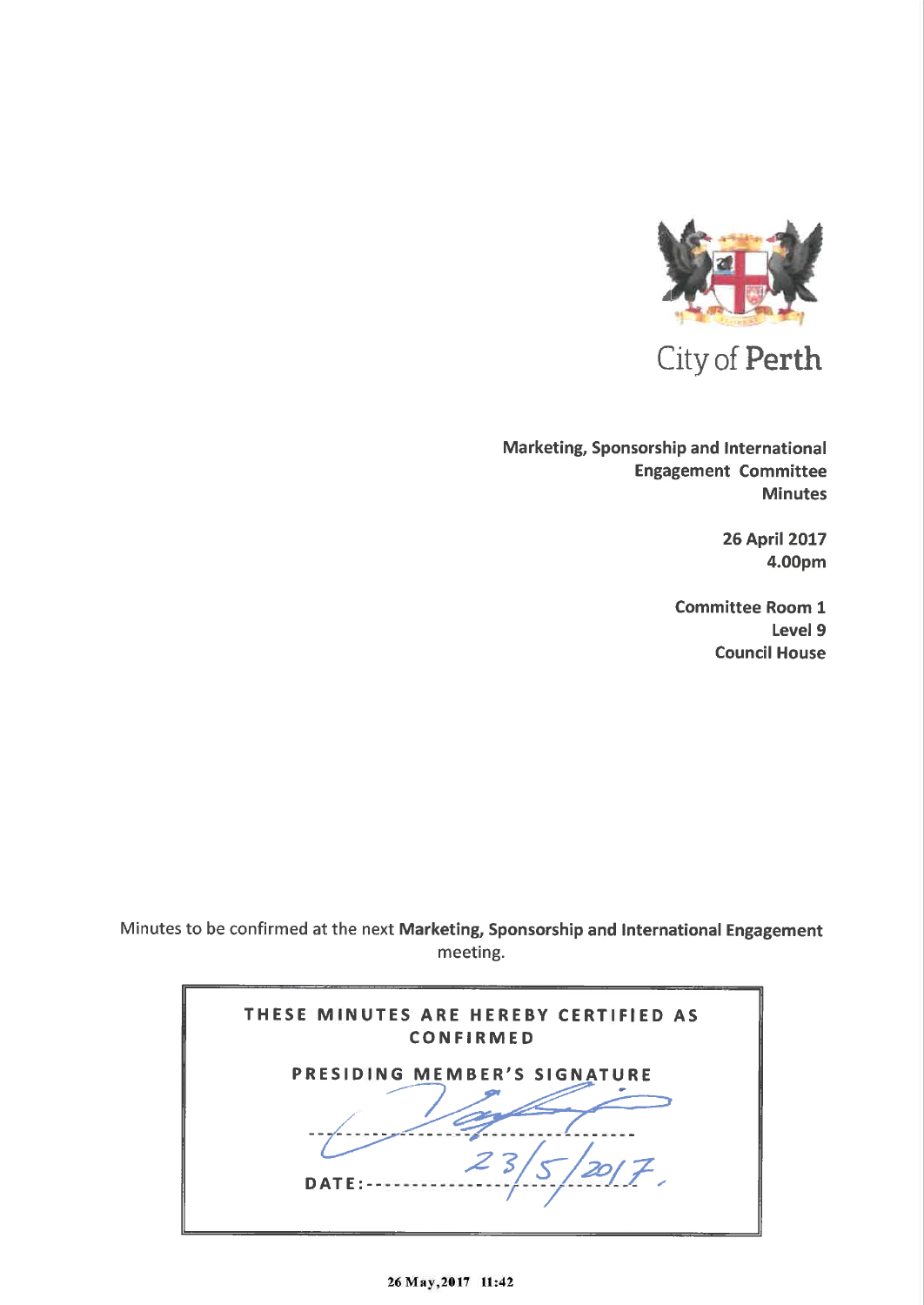Minutes of the **Marketing, Sponsorship and International Engagement Committee** meeting of the City of Perth in Committee Room 1, Ninth Floor, Council House, 27 St Georges Terrace, Perth on Wednesday, 26 April 2017.

## **Members in Attendance:**

| Cr Davidson<br>$\sim$<br>Deputy Lord Mayor Cr Limnios<br>Cr Yong |                              | <b>Acting Presiding Member</b>                      |
|------------------------------------------------------------------|------------------------------|-----------------------------------------------------|
| <b>Officers:</b>                                                 |                              |                                                     |
| Mr Mileham                                                       |                              | <b>Chief Executive Officer</b>                      |
| Ms Moore                                                         | $\overline{\phantom{m}}$     | <b>Director Commercial and Community Services</b>   |
| Ms Battista                                                      | $\qquad \qquad \blacksquare$ | Acting Director Economic Development and Activation |
| Mr Ridgwell                                                      |                              | <b>Manager Governance</b>                           |

| Mr Fitzpatrick | Manager Business Support and Sponsorship |
|----------------|------------------------------------------|
|----------------|------------------------------------------|

| Ms Galloway | Sponsorship Officer |
|-------------|---------------------|
| .           |                     |

| Ms Beadle | - | Sponsorship Officer         |  |
|-----------|---|-----------------------------|--|
| Ms Best   | - | Governance and Risk Officer |  |

| .         | ________________   |
|-----------|--------------------|
| Ms French | Governance Officer |

# **Guests and Deputations:**

Two members of the public.

### **1. Declaration of Opening**

**4.03pm** The Chief Executive Officer declared the meeting open and, in accordance with Section 5.6 of the *Local Government Act 1995,* sought nominations for a member to preside over the meeting.

> Cr Limnios nominated Cr Yong to preside over the meeting, Cr Yong declined the nomination.

Cr Yong nominated Cr Davidson to preside over the meeting.

Cr Davidson accepted the nomination and assumed the Chair.

# **2. Apologies and Members on Leave of Absence**

Cr Chen (Leave of Absence)

# **3. Question Time for the Public**

Nil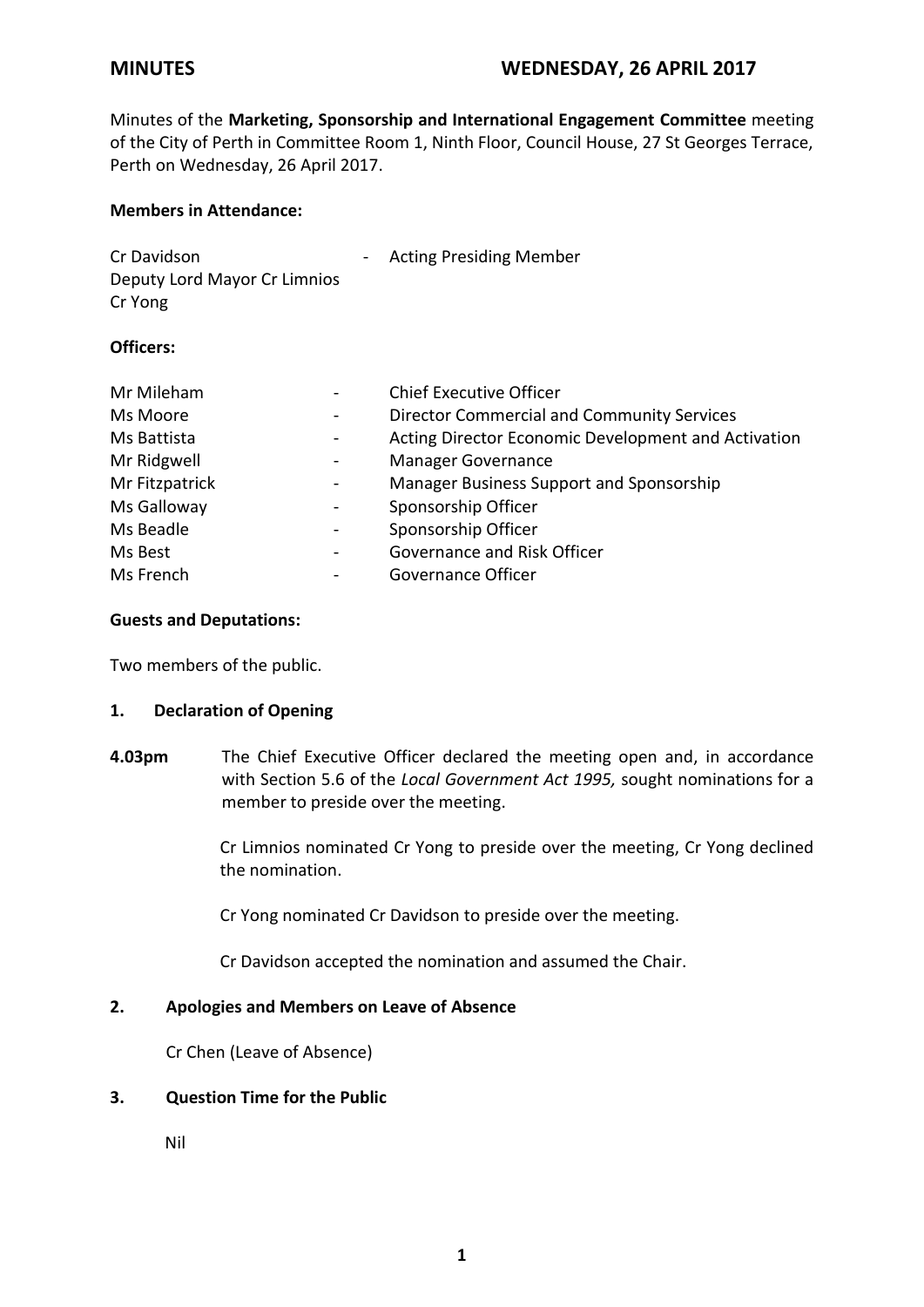# **4. Confirmation of Minutes – 28 February 2017**

*Moved by Cr Yong, seconded by Cr Limnios*

*That the minutes of the meeting of the Marketing, Sponsorship and International Engagement Committee held on 28 February 2017 be confirmed as a true and correct record.*

*The motion was put and carried*

**The votes were recorded as follows:**

**For: Crs Davidson, Limnios and Yong**

**Against: Nil**

### **5. Correspondence**

Nil

## **6. Disclosures of Members' Interests**

| <b>Member / Officer</b> | <b>Minute No.</b> | Item Title.       | Nature / Extent of Interest      |
|-------------------------|-------------------|-------------------|----------------------------------|
| Deputy Lord Mayor Cr    | 8.1               | Event Sponsorship | Nature: Impartiality Interest    |
| Limnios (TRIM           |                   | Round 1 2017-18   | <b>Extent: Deputy Lord Mayor</b> |
| 83899/17)               |                   |                   | Cr Limnios is a member of        |
|                         |                   |                   | the Hellenic Community of        |
|                         |                   |                   | WA Inc. and his sister is        |
|                         |                   |                   | volunteering at the 2017         |
|                         |                   |                   | Perth Greek Glendi Festival.     |
| Cr Davidson             | 8.1               | Event Sponsorship | Nature: Impartiality Interest    |
| (TRIM 83873/17)         |                   | Round 1 2017-18   | Extent: Cr Davidson is a         |
|                         |                   |                   | member of the WA Local           |
|                         |                   |                   | <b>Government Association</b>    |
|                         |                   |                   | Central Metropolitan Zone        |
|                         |                   |                   | and a WA Local                   |
|                         |                   |                   | <b>Government Association</b>    |
|                         |                   |                   | <b>State Councillor</b>          |
| Cr Yong                 | 8.1               | Event Sponsorship | Nature: Impartiality Interest    |
| (TRIM 83917/17)         |                   | Round 1 2017-18   | Extent: Cr Yong is a member      |
|                         |                   |                   | of the WA Local                  |
|                         |                   |                   | <b>Government Association</b>    |
|                         |                   |                   | Central Metropolitan Zone        |

### **7. Matters for which the Meeting may be Closed**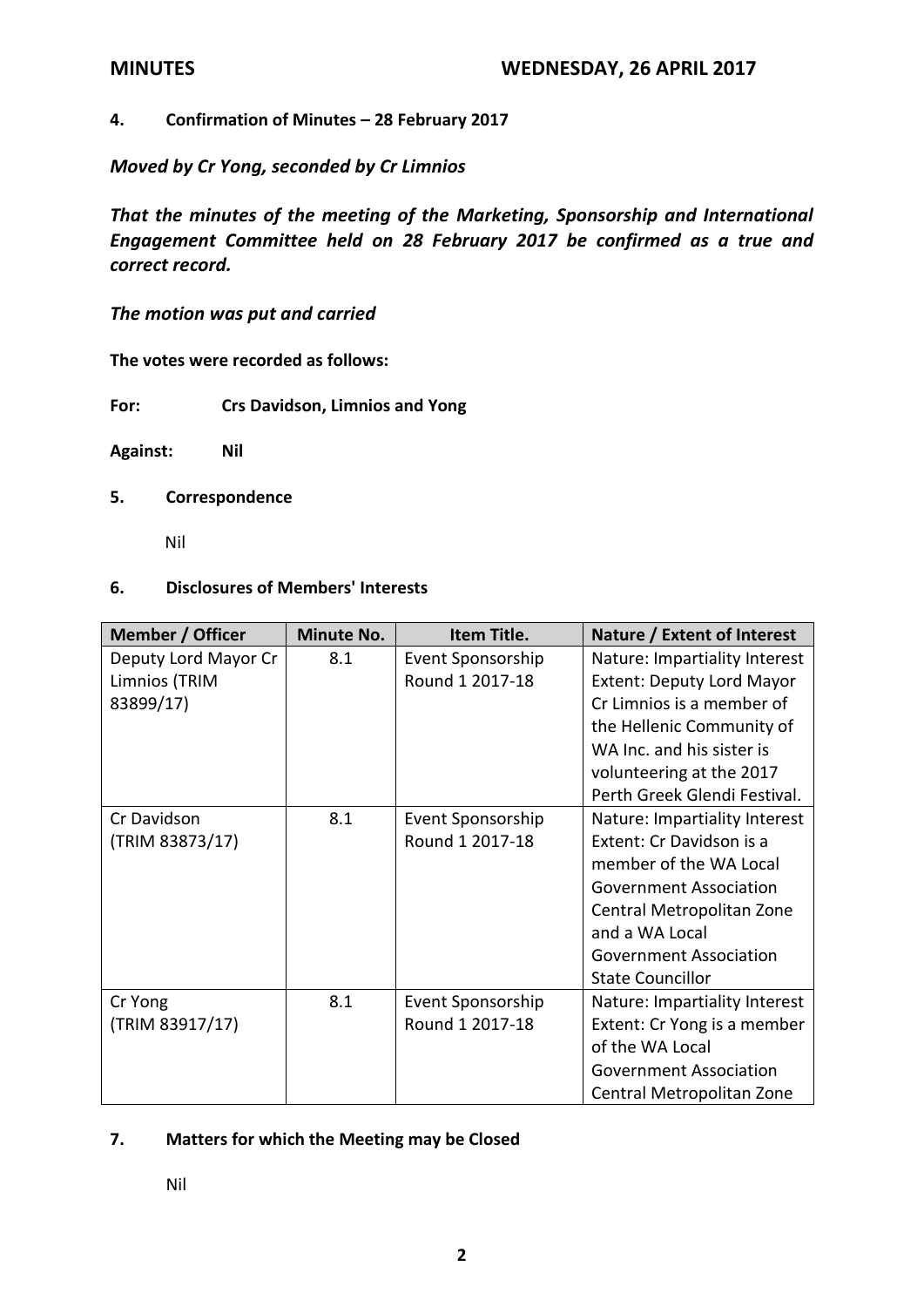# **8. Reports**

**Item 8.1 Event Sponsorship Round 1 2017-18**

*Moved Cr Limnios, seconded Cr Yong* 

# *That Council:*

- *1. approves cash sponsorship of \$189,000 to the following organisations:*
	- *1.1 Minespace for the IFLScience Festival (\$50,000);*
	- *1.2 WA Yachting Foundation t/a Swan River Sailing for the 2018 City of Perth Festival of Sail (\$40,000);*
	- *1.3 Scitech for the Perth Science Festival (\$20,000);*
	- *1.4 Open House Perth for Open House Perth (\$30,000)*
	- *1.5 Perth Children's Hospital Foundation for The Big Splash WA (\$14,000);*
	- *1.6 Hellenic Community of WA Inc. for the 2017 Perth Greek Glendi Festival (\$25,000);*
	- *1.7 Boating Industry of WA Inc. for the Perth International Boat Show (\$5,000);*
	- *1.8 Sabre Sailing Association of WA Inc. for the Sabre Sailing Association 2017/18 National Championship Regatta (\$5,000);*
- *2. notes that the event organisers will provide sponsorship benefits to the City of Perth as detailed in Attachment 8.1A;*
- *3. declines sponsorship to the following organisations:*
	- *3.1 Brookfield Commercial Operations for Winter Light Festival;*
	- *3.2 OzHarvest for Think.Eat.Save;*
	- *3.3 The Color Run Pty Ltd for The Color Run Perth;*
	- *3.4 WA Local Government Association for 2017 Banners in the Terrace Competition;*
	- *3.5 Pink Tank Events Pty Ltd for City of Perth Miss West Coast 2018 Registration Day; and*
	- *3.6 Tesla Forum of WA Inc. for 2017 Tesla Expo.*

*The motion was put and carried*

**The votes were recorded as follows:**

**For: Crs Davidson, Limnios and Yong**

**Against: Nil**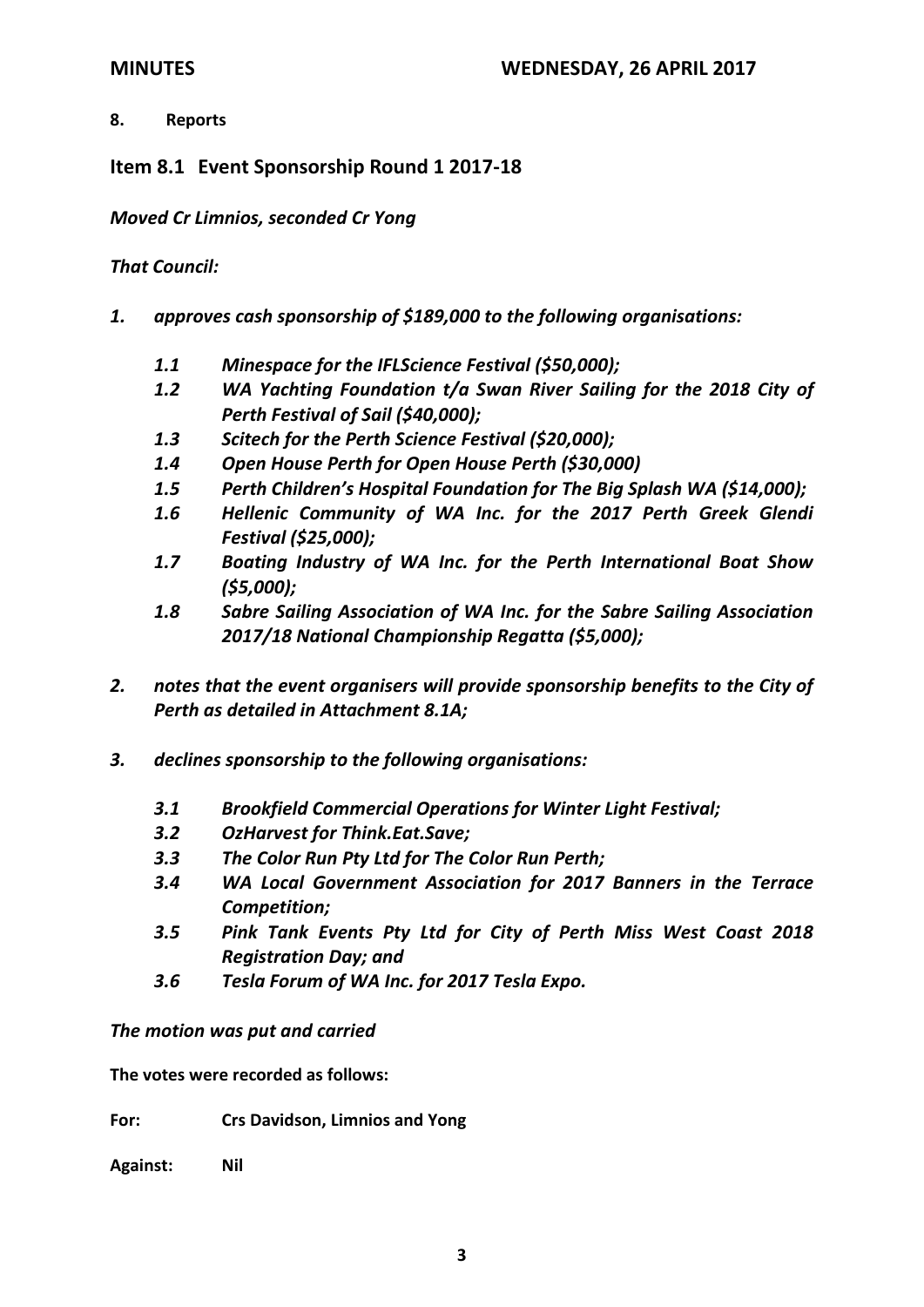# **Item 8.2 Arts Initiative Grants Round 1 2017-18**

*Moved Cr Yong, seconded Cr Limnios*

*That Council:*

- *1. approves cash sponsorship of \$30,000 to the following organisations within the Arts Initiative Grants Program category:*
	- *1.1 Ms Sarah Rowbottam for the Proximity Festival 2017 (\$15,000); and*
	- *1.2 Tura New Music Ltd for the 2017 Totally Huge New Music Festival (\$15,000).*
- *2. approves cash sponsorship of \$38,500 to the following organisations within the Arts Initiative Grants Project category:*
	- *2.1 Let's Make Games Inc for the Perth Games Festival 2017 (\$10,000);*
	- *2.2 Nulsen Disability Services for 2017 As We Are Art Awards and Exhibition (\$8,500);*
	- *2.3 Perth Symphony Orchestra for Perth Chamber Orchestra Heritage Series (\$5,000);*
	- *2.4 St Georges Cathedral Foundation for the Arts Inc for St George's Art Award (\$2,500);*
	- *2.5 Propel Youth Arts WA for MOSAIC 2017 (\$7,500); and*
	- *2.6 WA Poets Inc for 2017 Perth Poetry Festival (\$5,000).*
- *3. declines sponsorship to the following organisations:*
	- *3.1 West Australian Youth Jazz Orchestra for Jazz at the Maj;*
	- *3.2 West Australian Youth Jazz Orchestra for Jazz for Juniors;*
	- *3.3 WA Museum Foundation for Heath Ledger: Above the Art Cinema Season;*
	- *3.4 Lucky Projects Pty Ltd for Contemporary Confessional;*
	- *3.5 Mr Mark Hurry for PocketPenjing;*
	- *3.6 Mr Victor Gentile for The Virtual Reality American Dream of Brett Whiteley;*
	- *3.7 The Last Great Hunt for One Minute Theatre Festival;*
	- *3.8 Black Swan State Theatre Company for tour of the Caucasian Chalk Circle to The People's Republic of China;*
	- *3.9 Perth Symphony Orchestra for CALM and Rush Hour Concerts; and*
	- *3.10 The Artists' Foundation of Western Australia Ltd for Artists in the SPOTLIGHT.*

*The motion was put and carried*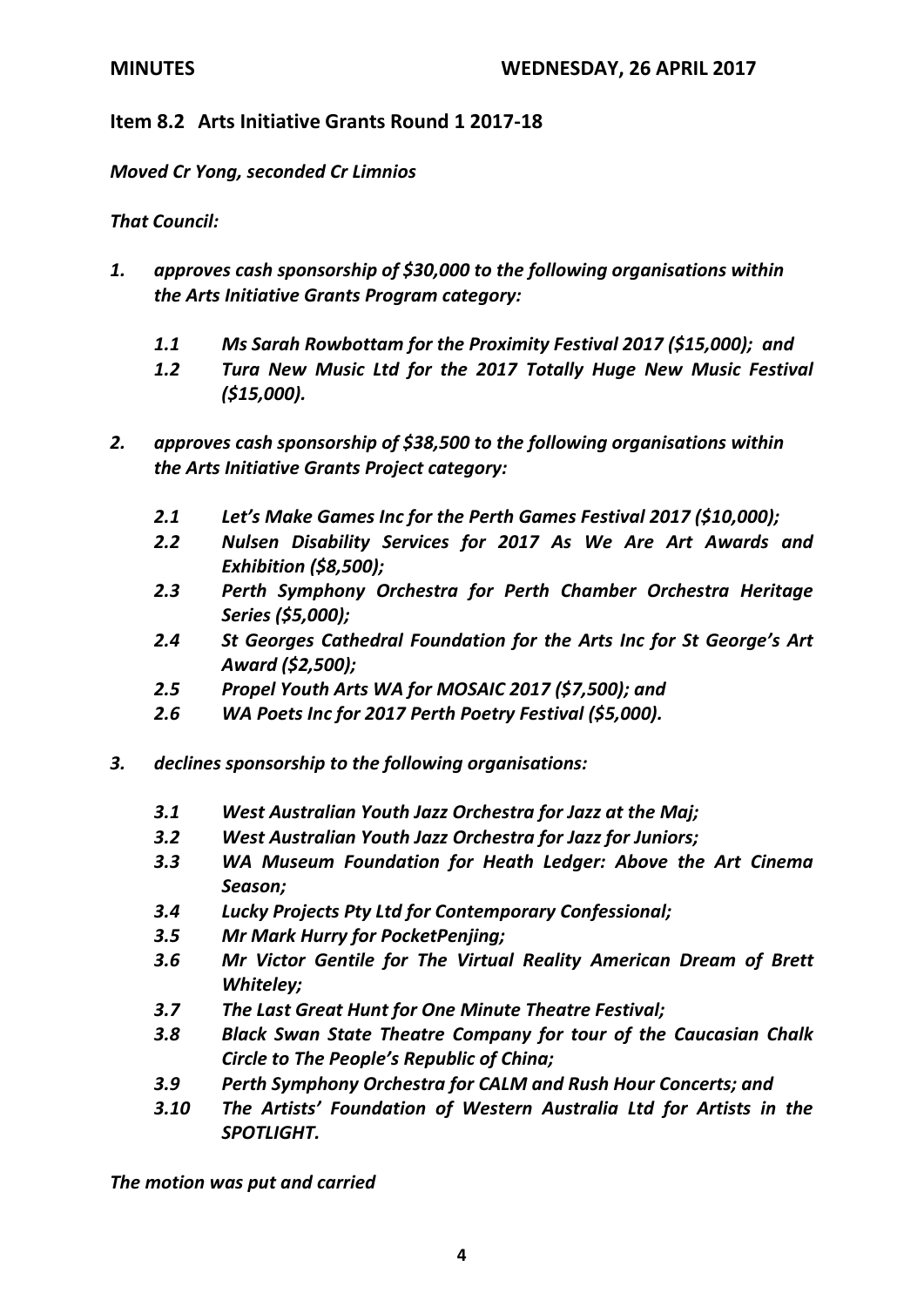**The votes were recorded as follows:**

**For: Crs Davidson, Limnios and Yong**

**Against: Nil**

**Item 8.3 Annual Arts Partnership – Revelation Perth International Film Festival 2017-18**

*Moved Cr Yong, seconded Cr Limnios*

*That, subject to approval of the 2017/18 budget, Council:*

- *1. approves cash sponsorship of \$90,240 excl GST to Revelation Perth International Film Festival Incorporated for the production of the following projects:*
	- *1.1 Revelation Perth International Film Festival (\$36,100);*
	- *1.2 Accidental Cinema (\$23,190);*
	- *1.3 Virtual Busker (\$14,200);*
	- *1.4 Mini Rev School Holiday Program (\$16,750);*
- *2. notes the provisional list of sponsorship benefits contained within the Detailed Officer Assessment in Attachment 8.3A;*
- *3. authorises the Chief Executive Officer (or an appointed delegate) to negotiate with the applicant the final list of sponsorship benefits according to the Council approved funding amount; and*
- *4. notes that a detailed acquittal report, including all supporting material, will be submitted to the City of Perth by 31 July 2018.*

*The motion was put and carried*

**The votes were recorded as follows:**

**For: Crs Davidson, Limnios and Yong**

**Against: Nil**

**9. Motions of which previous notice has been given**

Nil